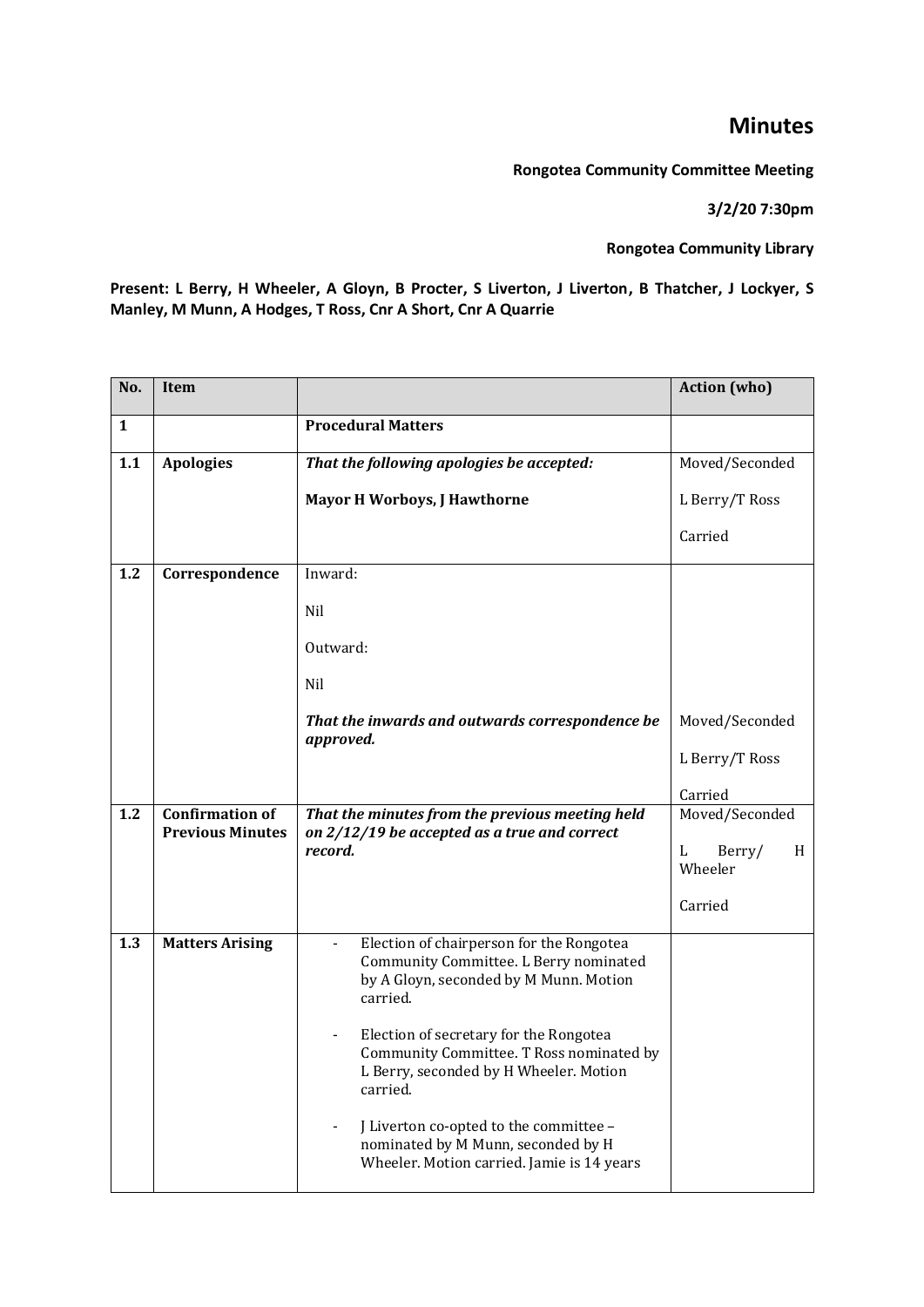| No. | <b>Item</b> |                                                                                                                                                                                                                                                                                                                                                                                                                      | <b>Action</b> (who) |
|-----|-------------|----------------------------------------------------------------------------------------------------------------------------------------------------------------------------------------------------------------------------------------------------------------------------------------------------------------------------------------------------------------------------------------------------------------------|---------------------|
|     |             | old and will add energy and diversity to the<br>committee - welcome, Jamie!                                                                                                                                                                                                                                                                                                                                          |                     |
|     |             | Confirmation that the Committee is now L<br>Berry (chair), T Ross (secretary), H Wheeler,<br>A Gloyn, B Procter, S Liverton, J Liverton, M<br>Munn and A Hodge.                                                                                                                                                                                                                                                      |                     |
|     |             | L Berry acknowledged the passing of former<br>chairperson and long-standing contributor to<br>the community, Margaret Giles. Many in the<br>room shared reflections of Margaret and her<br>passion for service to the community.                                                                                                                                                                                     |                     |
|     |             | Spud in a Bucket event a great success.<br>Planning to run again this year. Would there<br>also be any interest in a pumpkin growing<br>competition? Open to input.                                                                                                                                                                                                                                                  | H Wheeler           |
|     |             | Council weed-spraying - can this also be<br>done along Waitohi Walkway and at the back<br>of the Rongotea Community Centre please.                                                                                                                                                                                                                                                                                   | <b>MDC</b>          |
|     |             | Tree pruning required - Cherry trees 13-15<br>Ouse St as they are a traffic hazard for the<br>Ouse/Thames corner. Also, the large tree on<br>Mersey St by the roundabout still needs<br>attention, as trucks are clipping it as they go<br>past.                                                                                                                                                                     | <b>MDC</b>          |
|     |             | Recycling station - the area needs to be tar<br>sealed to assist in maintenance. A lot of<br>broken glass, bottle tops etc. Can we have<br>confirmation of how often it is meant to be<br>emptied - it requires collection more<br>frequently as it is regularly overflowing.<br>Commercial vehicles have also been noted to<br>be disposing of glass bottles, leaving it too<br>full for resident use.              | <b>MDC</b>          |
|     |             | Tyre dumping - approx. 20 tyres have been<br>dumped on Fairfield Rd. A Quarrie to ring<br>through details.                                                                                                                                                                                                                                                                                                           | A Quarrie           |
|     |             | Roading - pot hole on Kopane bridge<br>(Palmerston North side). Please investigate<br>further. Question as to whether the<br>roadworks on Aranui Rd/Rongotea Rd have<br>been completed? Concern over planning and<br>placement in regard to direction of traffic.<br>Additionally, there is a dip in the road<br>causing vehicle undercarriage scraping on<br>Awahuri Rd where current culverts are being<br>put in. | <b>MDC</b>          |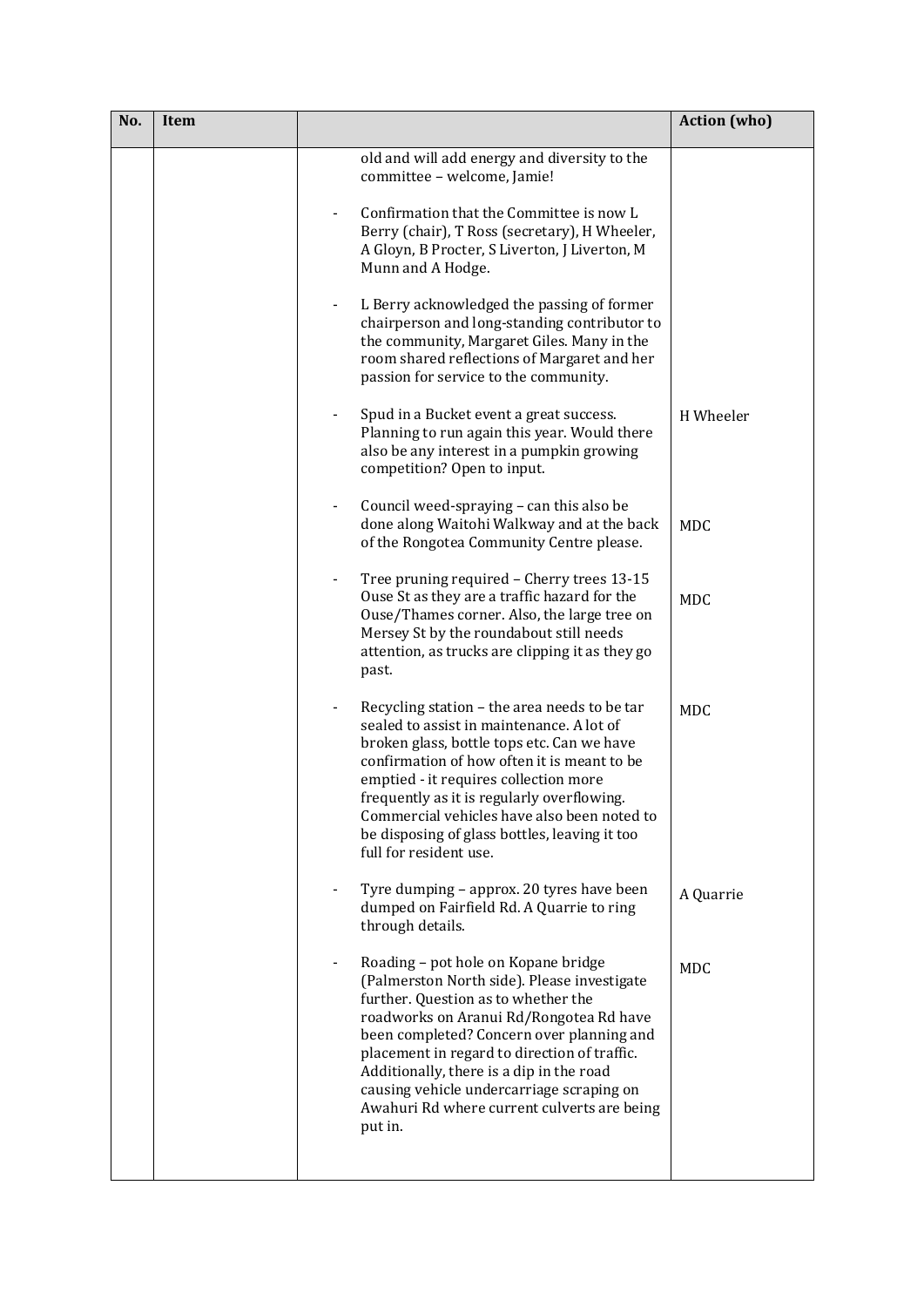| No. | Item                           |                                                                                                                                                                                                                                                                                                                                                                                                                                                                                                                                | <b>Action</b> (who)    |
|-----|--------------------------------|--------------------------------------------------------------------------------------------------------------------------------------------------------------------------------------------------------------------------------------------------------------------------------------------------------------------------------------------------------------------------------------------------------------------------------------------------------------------------------------------------------------------------------|------------------------|
|     |                                | Street Signage - the sign has come down on<br>the Penny Rd/Waitohi Rd corner.                                                                                                                                                                                                                                                                                                                                                                                                                                                  | <b>MDC</b>             |
|     |                                | Rongotea dairy - resident complaint that the<br>white line on the road outside the dairy<br>(Thames St side) is too narrow - traffic parks<br>unsafely on the corner causing issues for<br>those coming off the roundabout. Suggestion<br>to make it a yellow line. Can this be looked at<br>please.                                                                                                                                                                                                                           | MDC                    |
|     |                                | Art Gallery - Sue Manley, president of the<br>Rongotea Arts and Crafts Society discussed a<br>proposal to create an art gallery/display in<br>the Community Centre, featuring the creative<br>outputs of our local community (schools,<br>artists, storytellers etc). A suggestion that the<br>library could supply books that match the<br>theme of the month. Looking for any ideas or<br>opportunity for collaboration. A Short<br>mentioned that Pohangina community are<br>already doing this well and suggested liaison. | Sue Manley             |
|     |                                | Sue also put forward the idea of a chronic<br>fatigue support group, to be held at the<br>community centre. Seems to be several<br>people in the area who experience this - if<br>interested please get in touch.                                                                                                                                                                                                                                                                                                              | Sue Manley             |
|     |                                | Community Garden - Suggestion put forward<br>for the creation of a Community Garden out<br>the back of the Community Centre - looking<br>for volunteers to help get this idea off the<br>ground. Many hands make light work!<br>Produce to be shared amongst all, with<br>surplus to go on the community sharing<br>table.                                                                                                                                                                                                     | Community<br>Committee |
|     |                                | Internet – a request is being made to have an<br>internet connection installed at the<br>Community Centre, with free Wi-Fi available<br>to visitors. Feilding Library have stated it<br>would be beneficial to them, as well as to our<br>local community.                                                                                                                                                                                                                                                                     | <b>MDC</b>             |
| 3   |                                | <b>Other Business</b>                                                                                                                                                                                                                                                                                                                                                                                                                                                                                                          |                        |
| 3.1 | Subcommittee<br><b>Reports</b> | Rongotea Library - M Munn informed that<br>Feilding Library would like to install new<br>shelving in the Rongotea Library. Motion<br>passed.                                                                                                                                                                                                                                                                                                                                                                                   | Feilding Library       |
|     |                                | Rongotea Library report that the four power<br>points in the kitchen are unsafe and require<br>urgent attention by an electrician.                                                                                                                                                                                                                                                                                                                                                                                             | <b>MDC</b>             |